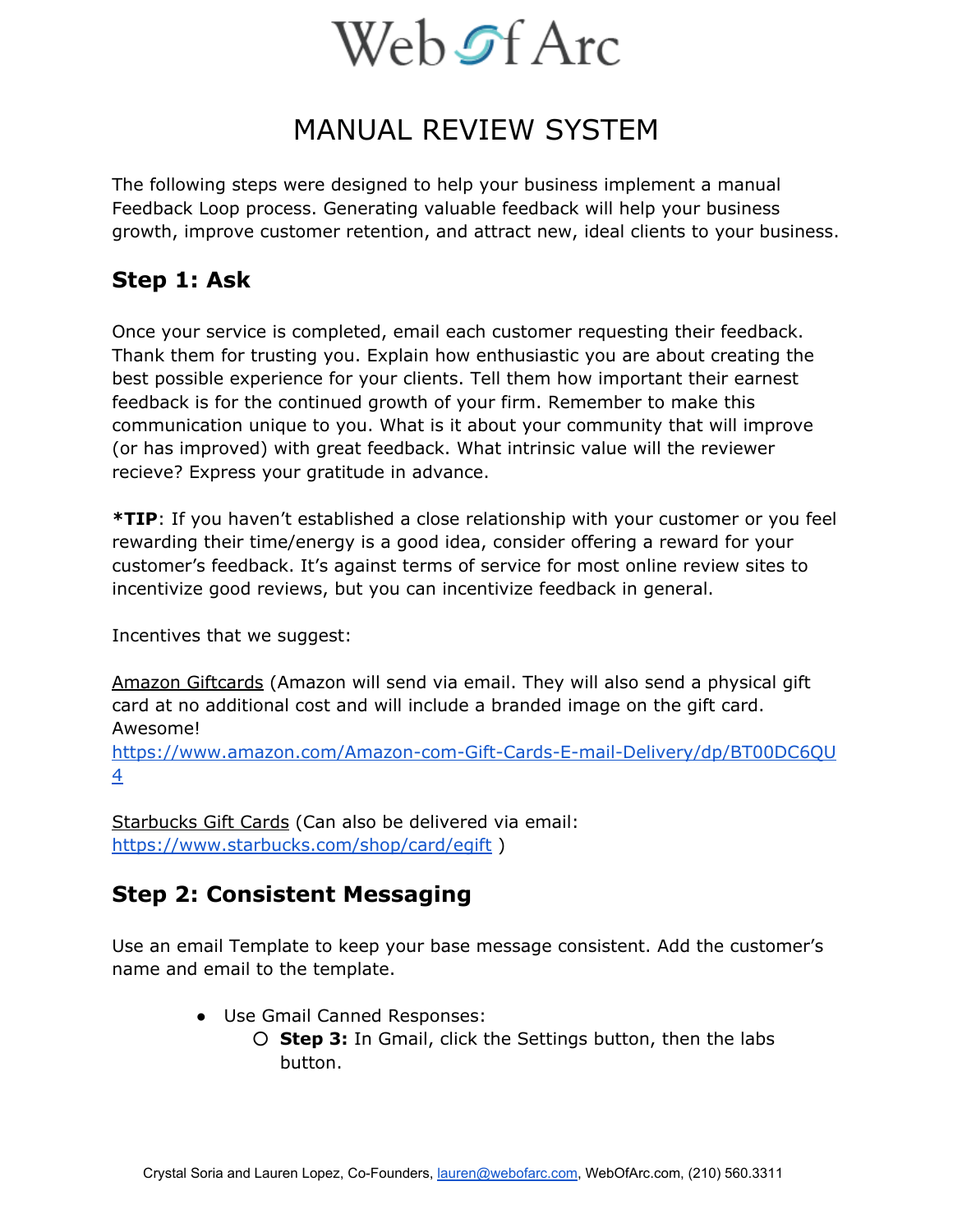

- **Step 4:** Find Canned Responses on the list and click the Enable button.
- **Step 5:** Scroll down and click Save Changes.
- **Step 6:** Click Compose and Draft your email message.
- **Step 7:** Click the arrow in the lower right-hand corner of your email message window. Hover over "canned responses" and click "New canned Responses."
- This saves your message as a template that you can use later

Alternatively email tools that will allow you to use templates, set reminders, and schedule emails:

Yesware:<http://www.yesware.com/> Boomerang:<http://www.boomeranggmail.com/> Streak:<https://www.streak.com/> Followup.cc: <https://followup.cc/>

### **Step 8: Follow-up**

Follow-up with customers at least 3 times using friendly email templates. Follow-up is almost more important than the initial email. Sometimes we feel uncomfortable about possibly "bugging" our clients. What we've found is that even though most customers want to leave you feedback, life often gets in the way. They have good intentions, but they get distracted. Keep your follow up emails friendly and never make a customer feel bad for not responding. Remain positive and grateful for their time.

### **Step 9: Thank You Message**

Once a customer leaves you feedback, send them a Thank You email.

- **Step 10:** If the feedback is positive, ask them to share their review on a 3rd party site like Google+, Yelp, or Facebook.
- **Step 11:** Make this process as easy as possible. Send them the proper links to your profile on each site. Offer to help them if they have trouble. If you're working with senior citizens or a non tech savvy demographic, offer to help over the phone.

### **Step 12: Notify Stakeholders**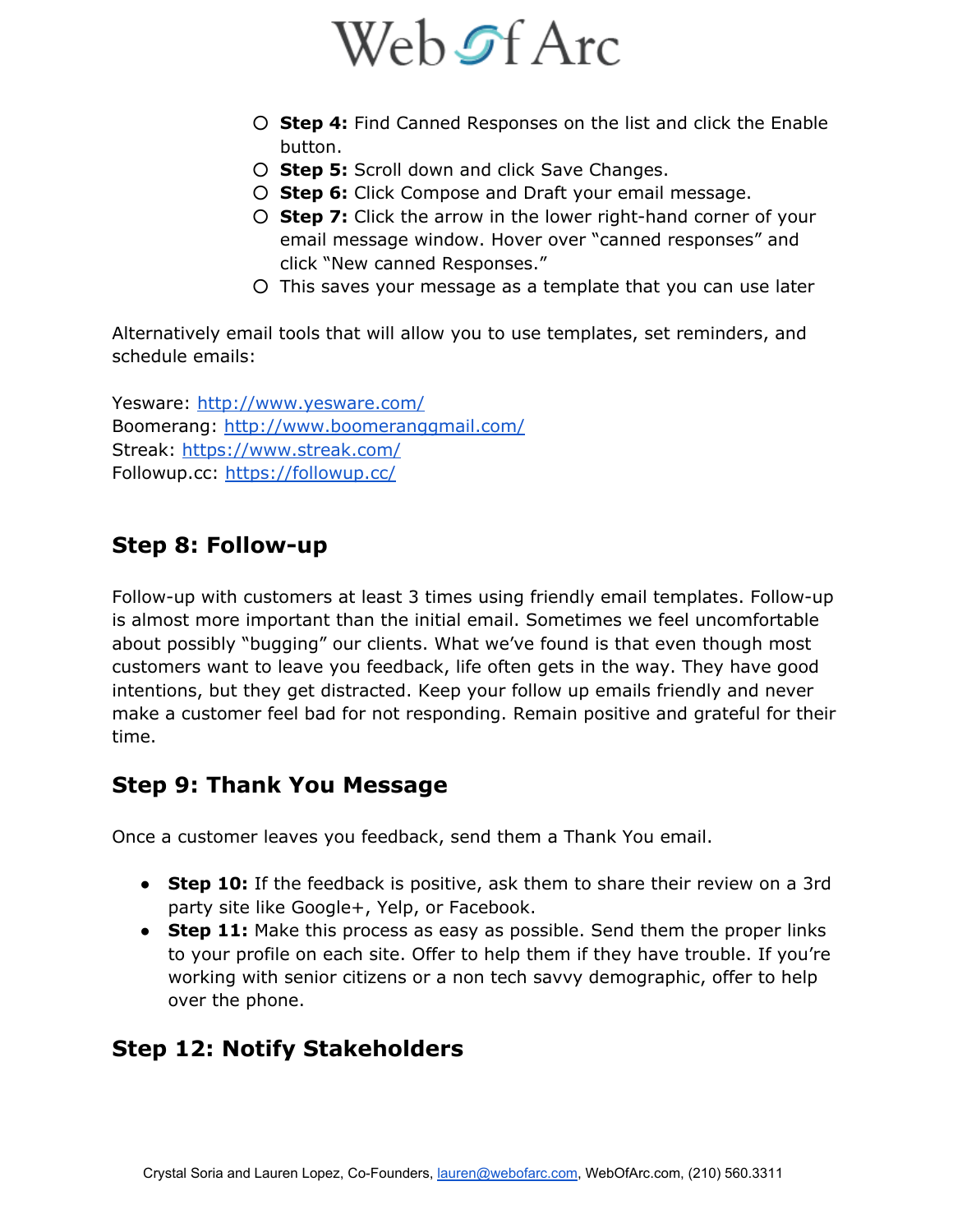# Web of Arc

First, decide who the business stakeholders all. Who will be affected by feedback from customers? This doesn't end at managers and business owners, it also includes customer service employees or anyone who interfaces with your customers. Notify the stakeholders immediately upon receiving feedback. Positive feedback will serve as a morale booster for the entire team. It will provide the intrinsic motivation and recognition that most studies have found is the number one reason employees are dissatisfied with their jobs.

- **Step 13:** Respond Promptly When receiving a less than stellar review, respond immediately. Express your intention to create the best possible experience for each customer. Listen to the problem and do not respond defensively.
- **Step 14**: Explain (in detail) how you'll use this person's feedback to create more effective systems in your business. If this is a customer you value long term, begin a conversation that starts earning their trust back. Because this is occurring in a public forum, your response is as important as any other marketing message your company sends. Your potential customers will evaluate how you handle adverse reviews. Think of them as a massive opportunity to show how exceptional your customer service is - even when problems arise.

#### **Step 15:** Use Negative Review Alchemy Steps:

- 1. **Acknowledge** the person and their experience ( This doesn't mean you have to agree with their perspective. Simply acknowledge their struggle.)
- 2. **Empathize** with the person (Again, this is not the same as agreement.)
	- a. *"I understand how frustrating this situation is."*
	- b. *"I can only imagine how upsetting this is for you..."*
	- c. *"I'm sorry to hear that…"*
	- d. *"I hate that you had to make this call today."*
	- e. *"I'm glad you got in contact with us so that we can take care of this right away."*
- 3. If you made a mistake, **own the mistake honestly**.
	- a. Honesty is the best policy. Remember, people do not expect you to be perfect; they expect you to care.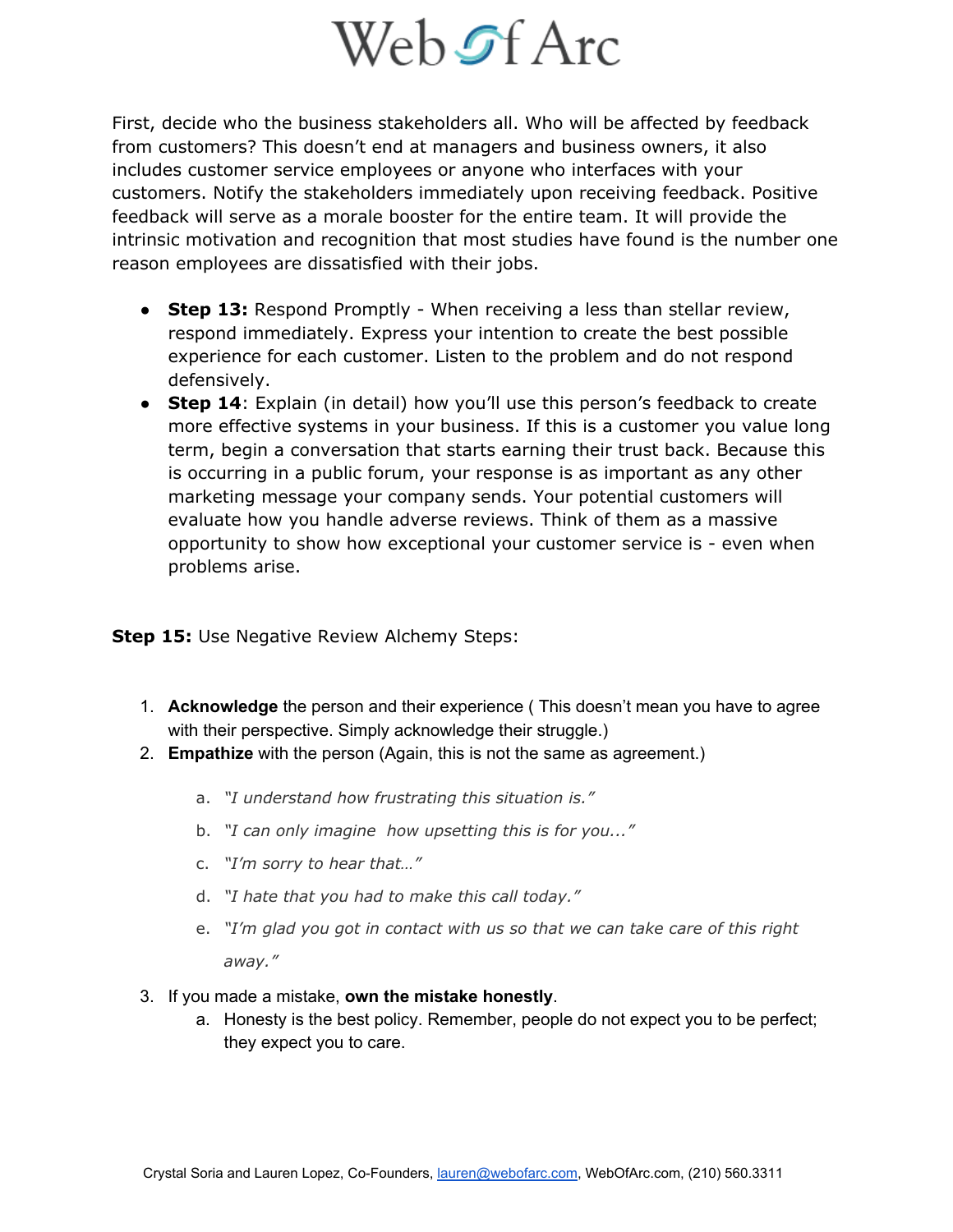- 4. If you're dealing with a disgruntled person and did not make a mistake, be kind, understanding, empathetic, and **state your position clearly (without being**  combative.). Do not be defensive - just state your position clearly.
- 5. REMEMBER: You are addressing your entire audience here, not just the person who has the problem. This is your opportunity to show how much you care and your commitment to getting it right
- 6. **Lean Startup Approach** When people feel like their voice is being taken seriously and contributing to the growth of your business, they feel a deep sense of loyalty. They want to help you. They are INVESTED in your success,as if they are on your team.
	- a. Offer your big business vision so they can understand how you want to change the world
	- b. Then offer a product roadmap where you're going in the next year (features and benefits)
	- c. Outline what you've learned from their comments and suggestions. Show them how this will play into the upcoming roadmap for the business.
- 7. Use **Active Listening** Don't just "hear" your customers. Actively listen to make your company better and their experience joyful. There is a difference.
	- a. Show them you heard them
	- b. Ask questions you think will improve your customer service.
	- c. Ask questions you think will help understand his/her experience.
	- d. Ask for suggestions. How would your customer fix the situation?
- 8. **Take Action** 
	- a. Communicate the action you've taken.
	- b. Explain how it benefits all community members.

#### 9. **Open to Future Feedbac**k

a. Give them a direct communication line and contact person to share more feedback in the future.

#### 10. Make things **MORE than right**

- a. Express your commitment to make things right and take care of your loyal customers.
	- i. In practice, make things MORE than right. Make them better off than when they came (especially if you made a mistake.)

#### 11. **Reframe Negativity**

a. If the conversation turns negative, reassert your commitment to work within stated values and ask them to contact your customer service person directly.

#### 12. **Never make the same mistake twice**

- a. Identify why the mistake was made.
- b. Avoid blaming a person for a mistake. 9 times out of 10 employees make "mistakes" because systems do not exist or they are not clear.
- c. Search for a system or process that can ensure the mistake does not occur again.
- d. Create a new system and document it.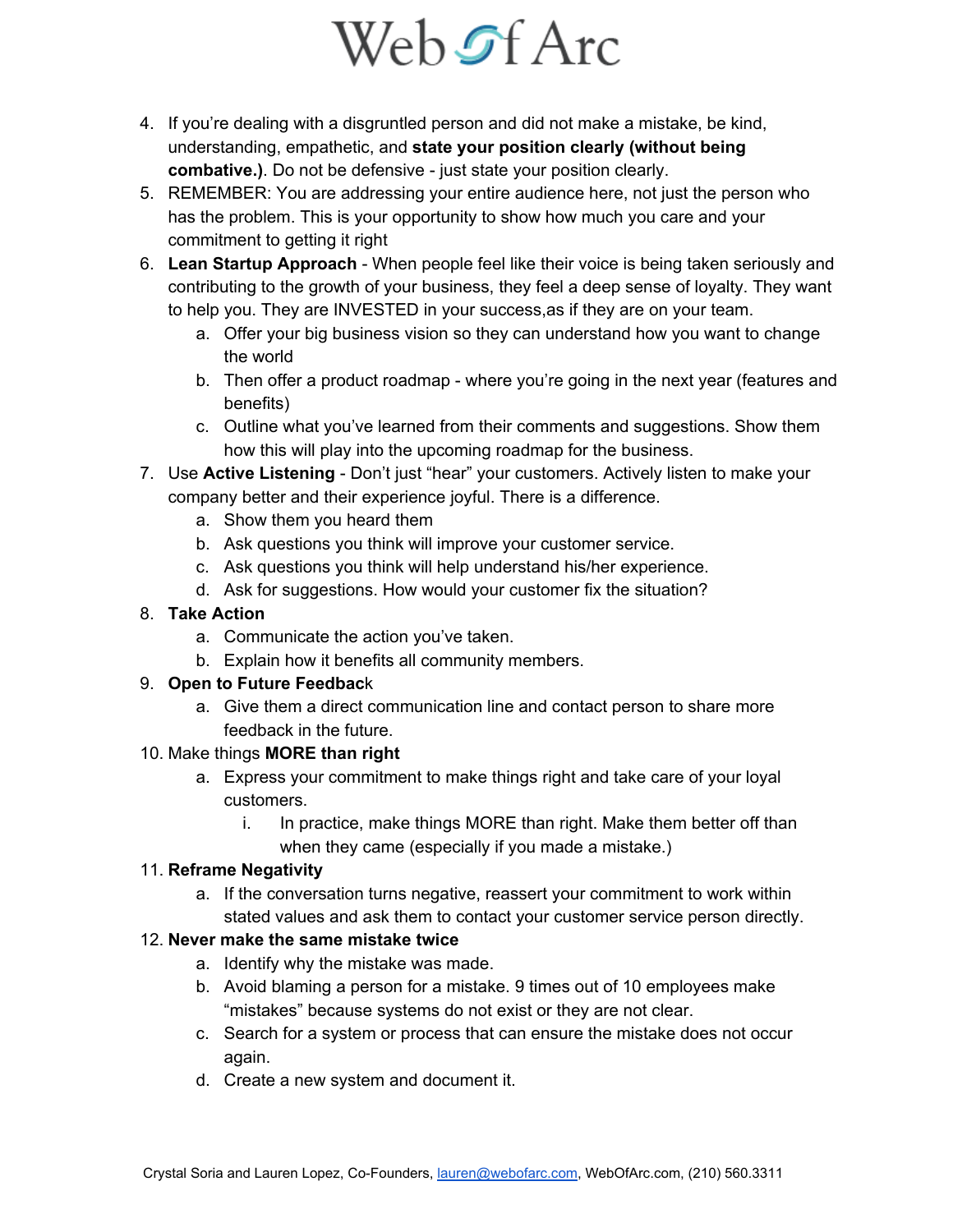e. Communicate the new system to all affected employees. Give them an opportunity to ask questions and give input. (The people who interface with your customers usually have untapped knowledge about how to improve your business.)

#### **13. Gratitude Attitude**

- a. Be sincere (never defensive, never condescending, not negative, not impatient.) Remember, this feedback is an important business asset. You should be grateful that the person has taken the time to leave feedback; if you don't hear about problems and improve, you're more likely to loose touch with your customer base - the lifeblood of your business.
- 14. Look for **Patterns** if you get the same feedback over and over….action needs to be taken. Search for these types of patterns:
	- i. Patterns with features complaints
	- ii. Patterns in experience (wait times, mistakes, etc.)
	- iii. Patterns in employee relations (Does feedback center around certain employees)
	- iv. Patterns with quickness/turnaround
	- v. Patterns with Key Features (Is there a feature/benefit you think your customers love, that is never mentioned in feedback comments. Questioning this feature/benefit will help you understand what is really important to your customers.)

## **Step 16: Share your Success Stories**

Take the positive reviews customers leave your business and create bright, beautiful media celebrating your firm's success stories.

- **Step 17:** Use a Free tool called Canva [\(https://www.canva.com/\)](https://www.canva.com/) or Pic Monkey [\(http://www.picmonkey.com/\)](http://www.picmonkey.com/) to design a simple, clean image that includes a visual representation of the person or testimonial topic and the written/video testimonial content.
- **Step 18:** Include your client's words, their name, your firm's logo, and a positive message thanking this client and reminding others to share their success stories. This keeps your positive messages in front of your clients and reminds them about the value you provide.
- **Step 19:** Share these images on facebook, twitter, google+, Linkedin, google my business page, and your website.

### **Step 20: Manage the System**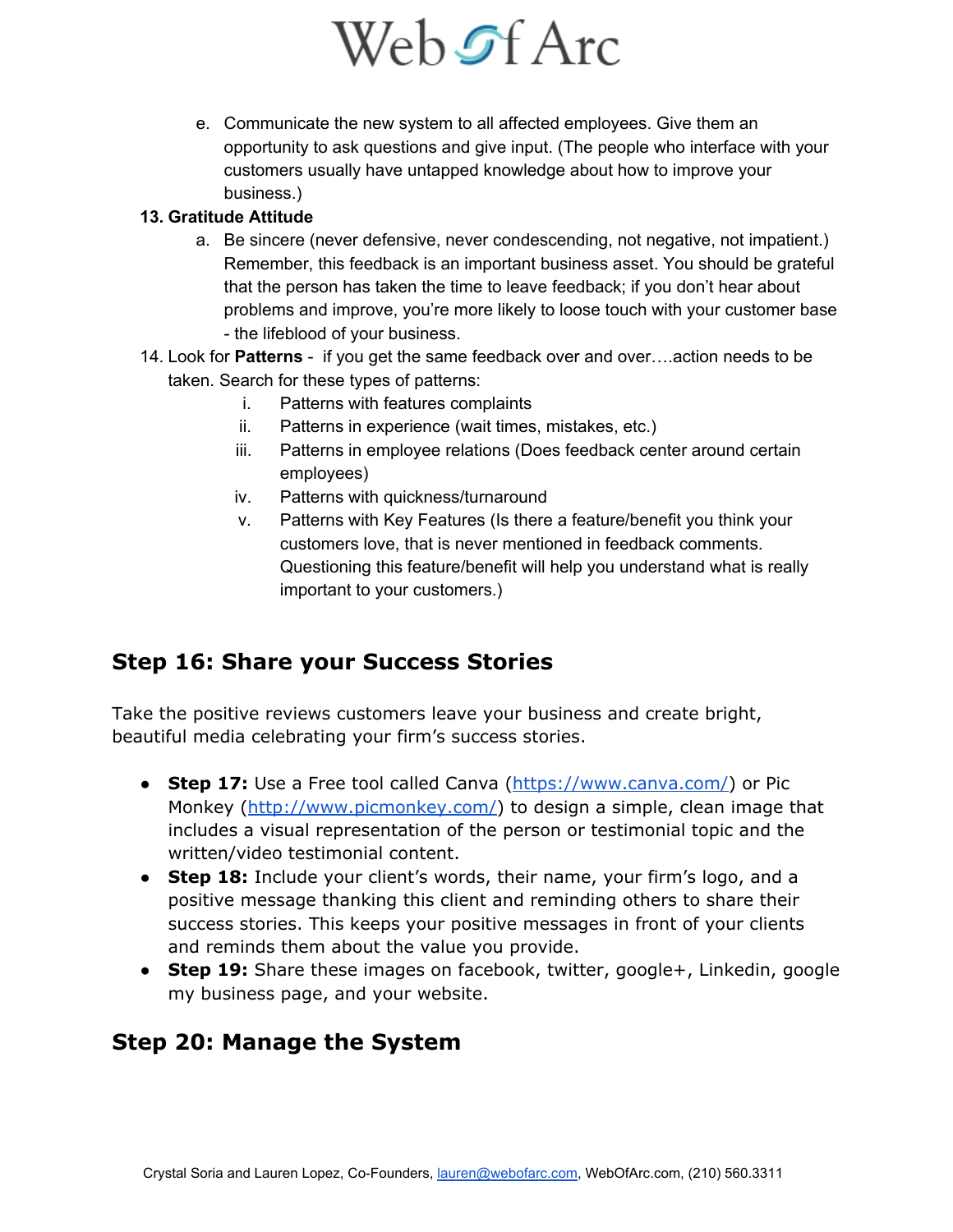Keep track of each stage and each client using a CRM management or To-Do list tool. This way your clients don't fall through the cracks and you know exactly where each customer is in the process. Share this progress between admins and business owners.

Recommended Stages of the Process:

- New Customer
- 1st Feedback Email Request Sent
- 2nd Feedback Email Request Sent
- 3rd Feedback Email Request Sent
- Notify Stakeholders of Feedback
- Feedback in Process (for marketing)
- Feedback Posted to Social/Website
- Thank you Email Sent
- Reminder to Share Positive Feedback on Social Sites Sent

Online Project Management Tools We Recommend:

- Streak (free)<https://www.streak.com/>
- Asana (free) <https://asana.com/>
- Wrike (paid)<https://www.wrike.com/>
- Trello (free)<https://trello.com/>

Finito! You're on your way to generating more positive reviews and attracting more ideal clients to your business.

# Want to Automate this process?

Some of our clients want nothing to do with managing the above 20 Step process. Instead, they choose to go from 20 steps to 1 step. They use our Viral Testimonial System to automate the entire process, and their only responsibility is inputting the name and email of new clients into the system

Features:

- a system that works for you **behind the scenes**
- **branded** email and video messages